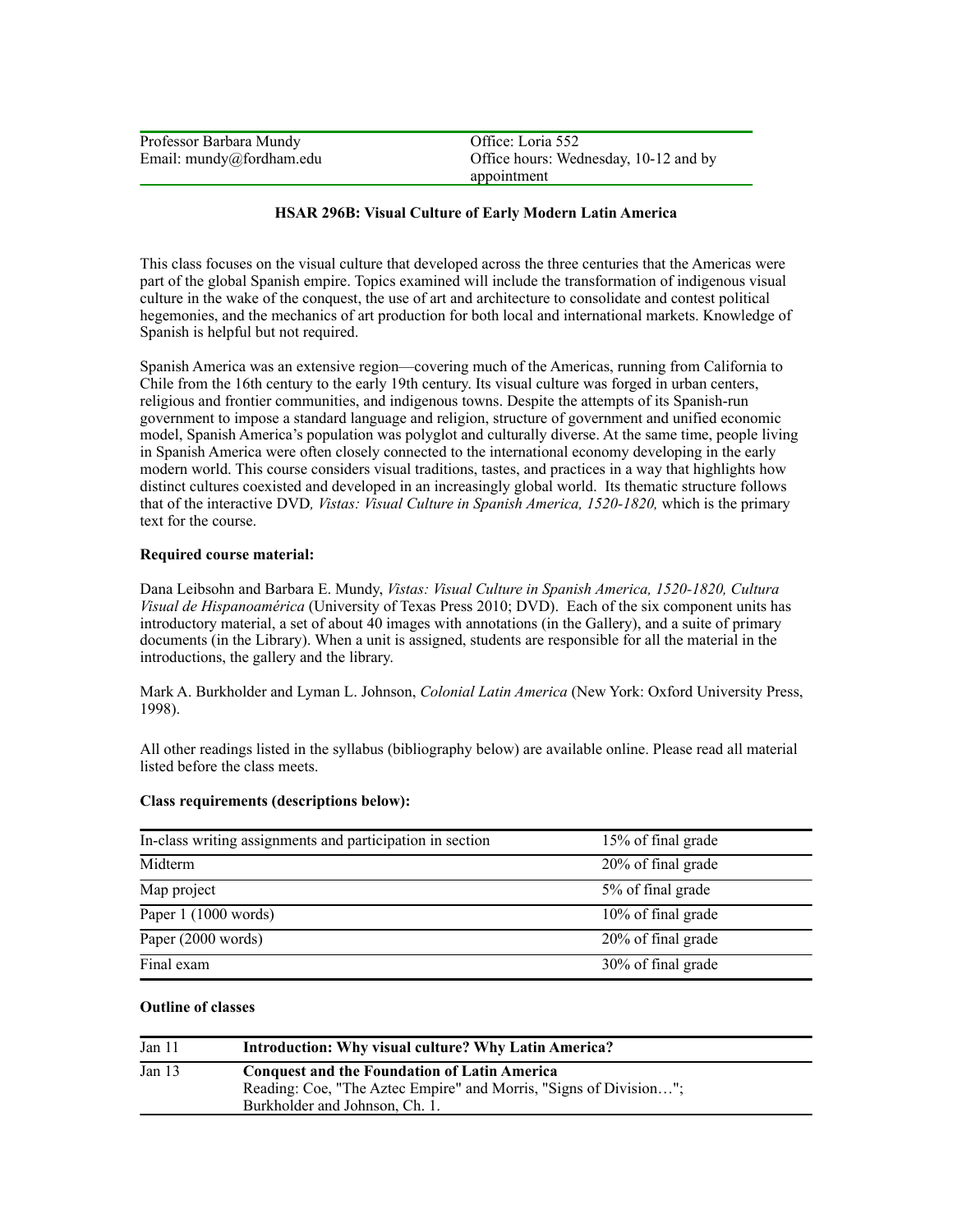| Jan $15$ (Fri)             | <b>Making sense of the Pre-Columbian</b><br>Vistas, Making Sense of the Pre-Columbian (online at www.smith.edu/vistas) |             |
|----------------------------|------------------------------------------------------------------------------------------------------------------------|-------------|
| Jan 18                     | <b>No classes</b>                                                                                                      |             |
| Jan 20                     | Making sense of the pre-Columbian                                                                                      |             |
|                            | Russo, "Plumes of Sacrifice."                                                                                          |             |
| Jan 25                     | Making sense of the Pre-Columbian                                                                                      |             |
|                            | Vistas, Making Sense of the Pre-Columbian (online at www.smith.edu/vistas)                                             |             |
| Jan 27                     | <b>Political Force of Images</b><br>Vistas, Political Force of Images; Burkholder and Johnson, Ch. 3.                  | Map due     |
| Feb 1                      | 16th c. Mendicant Architecture                                                                                         |             |
|                            | Reading: Edgerton, excerpt from Theaters of Conversion                                                                 |             |
| $\overline{\text{Feb }3}$  | Mural painting in the 16 <sup>th</sup> century                                                                         |             |
|                            | Reading: Peterson, excerpt from Paradise Murals                                                                        |             |
| Feb 8                      | <b>City planning and mapping</b>                                                                                       | Paper 1 due |
|                            | Reading: Mundy, excerpt from Mapping of New Spain; Leibsohn, "Colony                                                   |             |
|                            | and Cartography." Rama, excerpt from The Lettered City.                                                                |             |
| Feb 10                     | <b>Sacred spaces</b>                                                                                                   |             |
|                            | Reading: Cummins and Rappaport, "Reconfiguration"                                                                      |             |
| Feb 15                     | <b>Mechanics of the Artworld</b>                                                                                       |             |
|                            | Vistas, Mechanics of the Artworld; Burkholder and Johnson, Ch. 6                                                       |             |
| $\overline{\text{Feb }17}$ | <b>Puebla ceramics</b>                                                                                                 |             |
|                            | Reading: Connors McQuade, excerpt from Talavera Poblana                                                                |             |
| Feb 22                     | <b>Midterm</b>                                                                                                         |             |
| Feb 24                     | <b>Andean textile traditions</b>                                                                                       |             |
|                            | Reading: Phipps, et al. excerpt from The Colonial Andes.                                                               |             |
| Mar 1                      | Andean textiles and the Global Market/review midterm                                                                   | Mar 1       |
| Mar 3                      |                                                                                                                        |             |
|                            | Painting dynasties in Mexico City/Reading: Bargellini, "Originality and<br>Invention."                                 | Mar 3       |
|                            | Section: discuss Bargellini                                                                                            |             |
|                            | <b>March 16 Spring Break; No Classes</b>                                                                               |             |
|                            |                                                                                                                        |             |
| Mar 22                     | <b>Otherworldly visions/Vistas, Otherworldly Visions</b>                                                               |             |
| Mar 24                     | Otherworldly visions/Reading: Peterson, "Reproducibility of the Sacred"                                                |             |
|                            | <b>Section:</b> Discuss Otherworldly Visions library                                                                   |             |
| Mar 29                     | Otherworldly visions/Reading: Dean, "The Renewal of Old World Images."                                                 |             |
| Mar 31                     | Patterns of the everyday/Vistas, Patterns of the everyday                                                              |             |
|                            | <b>Section: Discuss Patterns library</b>                                                                               |             |
| Apr 5                      | Patterns of the everyday: female perspectives/Reading: Hammer,                                                         |             |
|                            | "Crowned Nuns"                                                                                                         |             |
| Apr 7                      | Memories of Conquest/Reading: Schreffler, excerpt from The Art of                                                      |             |
|                            | Allegiance                                                                                                             |             |
|                            | Section: Discuss Hammer and Schreffler                                                                                 |             |
| Apr 12                     | <b>Reckoning with Mestizaje</b>                                                                                        |             |
|                            | Vistas, Reckoning with Mestizaje                                                                                       |             |
| Apr $14$                   | <b>Art and race: Casta Painting</b>                                                                                    |             |
|                            | Reading: Katzew, "Casta Painting,"                                                                                     |             |
| Apr 19                     | <b>Enlightenment ideas in the New World</b>                                                                            | Paper 2 due |
|                            | Reading: Roberts "Art and Empire," Quiñones, "Humboldt and Aztec Art."                                                 |             |
| Apr 21                     | <b>Colonial present/presence</b>                                                                                       |             |
|                            | Reading: Baddeley and Valerie Fraser, "Confronting a Colonial Past"                                                    |             |
| May 4 (Tues)               | Final Exam, 2.00 pm                                                                                                    |             |

# **Class Information/ requirements:**

I will be posting course documents and other material on Classes\*v2 system.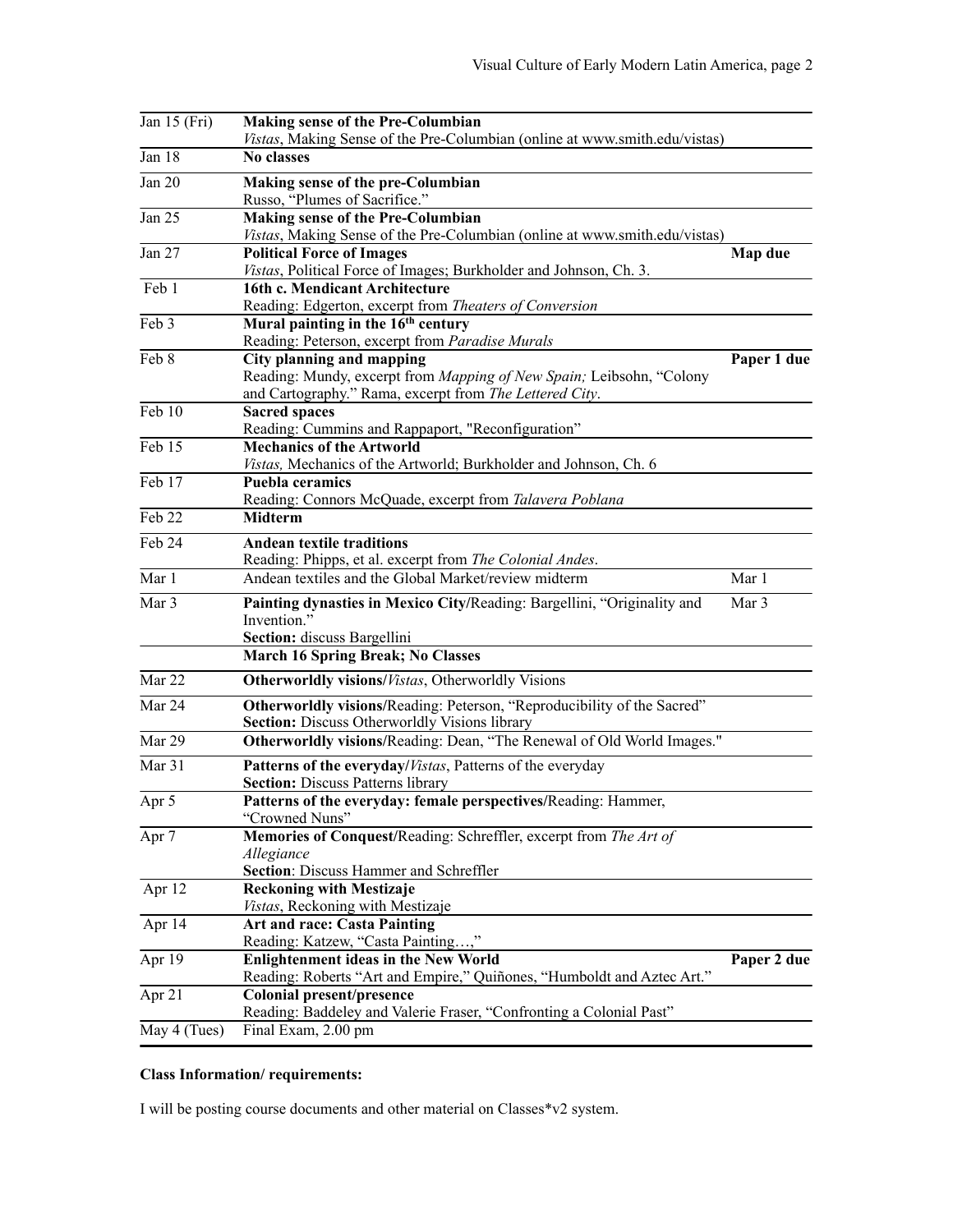Office hours: You can sign up on the Classes\*v2 system.

**Exams: There are two exams, a midterm and a final. The final is cumulative.** 

**Papers:** You'll also be expected to write two papers, the first an analysis of a group of objects another on historiography. Papers are due at the beginning of class, hard copies only. All requirements must be fulfilled in order to pass the course.

**Attendance is strongly encouraged; given the nature of the course, it will be difficult to be successful in it if one does not attend lecture/section. Academic dishonesty:** Avoid it. If you are unsure what plagiarism is, see "Understanding and Avoiding Plagiarism" at [http://www.yale.edu/bass/writing/sources/](http://www.yale.edu/bass/writing/sources/plagiarism/index.html) [plagiarism/index.html](http://www.yale.edu/bass/writing/sources/plagiarism/index.html).

**Teaching fellow:** Jorge Gómez-Tejada jorge.gomeztejada@yale.edu Office hours: by appointment Loria 3rd floor Grad Student Lounge

# **HSAR 296B Visual Culture of early Modern Latin America Reading list**

Michael Coe, "The Aztec Empire: Realm of the Smoking Mirror" in *Circa 1492: art in the age of Exploration,* edited by Jay A. Levenson (Washington: National Gallery of Art; New Haven: Yale University Press, 1991).

Craig Morris, "Signs of Division, Symbols of Unity: Art in the Inka Empire," in *Circa 1492: art in the age of Exploration,* edited by Jay A. Levenson (Washington: National Gallery of Art; New Haven: Yale University Press, 1991).

Alessandra Russo, "Plumes of Sacrifice: Transformations in Sixteenth-Century Mexican Feather Art," *RES: Anthropology and Aesthetics* 42 (Autumn 2002).

Samuel Edgerton, *Theaters of Conversion* (Albuquerque: University of New Mexico, 2002).

George Kubler, *Mexican Architecture of the Sixteenth Century* (New Haven, Connecticut and London: Yale University Press, 1948).

Jeanette Peterson, *The Paradise Garden Murals of Malinalco: Utopia and Empire in Sixteenth-century Mexico* (Austin, Texas: University of Texas Press, 1993).

Barbara Mundy, "Spain and the imperial ideology of mapping," from *The Mapping of New Spain: Indigenous Cartography and the Maps of the Relaciones Geográficas* (Chicago: University of Chicago Press, 1996).

Dana Leibsohn, "Colony and Cartography: Shifting Signs on Indigenous Maps of New Spain." In *Cultural Migrations: Reframing the Renaissance*, C. Farago, ed. (New Haven and London: Yale University Press, 1995), pp. 264-281.

Angel Rama, *The Lettered City,* J. C. Chasteen, trans. (Durham: Duke University Press, 1996).

Thomas B.F. Cummins and Joanne Rappaport, "The Reconfiguration of Civic and Sacred Space: Architecture, Image and Writing in the Colonial Northern Andes." *Latin American Literary Review* XXVI (52, 1998), pp. 174-200.

Margaret Connors McQuade, *Talavera Poblana: Four Centuries of a Mexican Ceramic Tradition* (New York: Hispanic Society of America, 1999).

Elena Phipps, Johanna Hecht, and Cristina Esteras Martín, *The Colonial Andes: Tapestries and Silverwork, 1530-1830* (New York: Metropolitan Museum of Art; New Haven and London: Yale University Press, 2004).